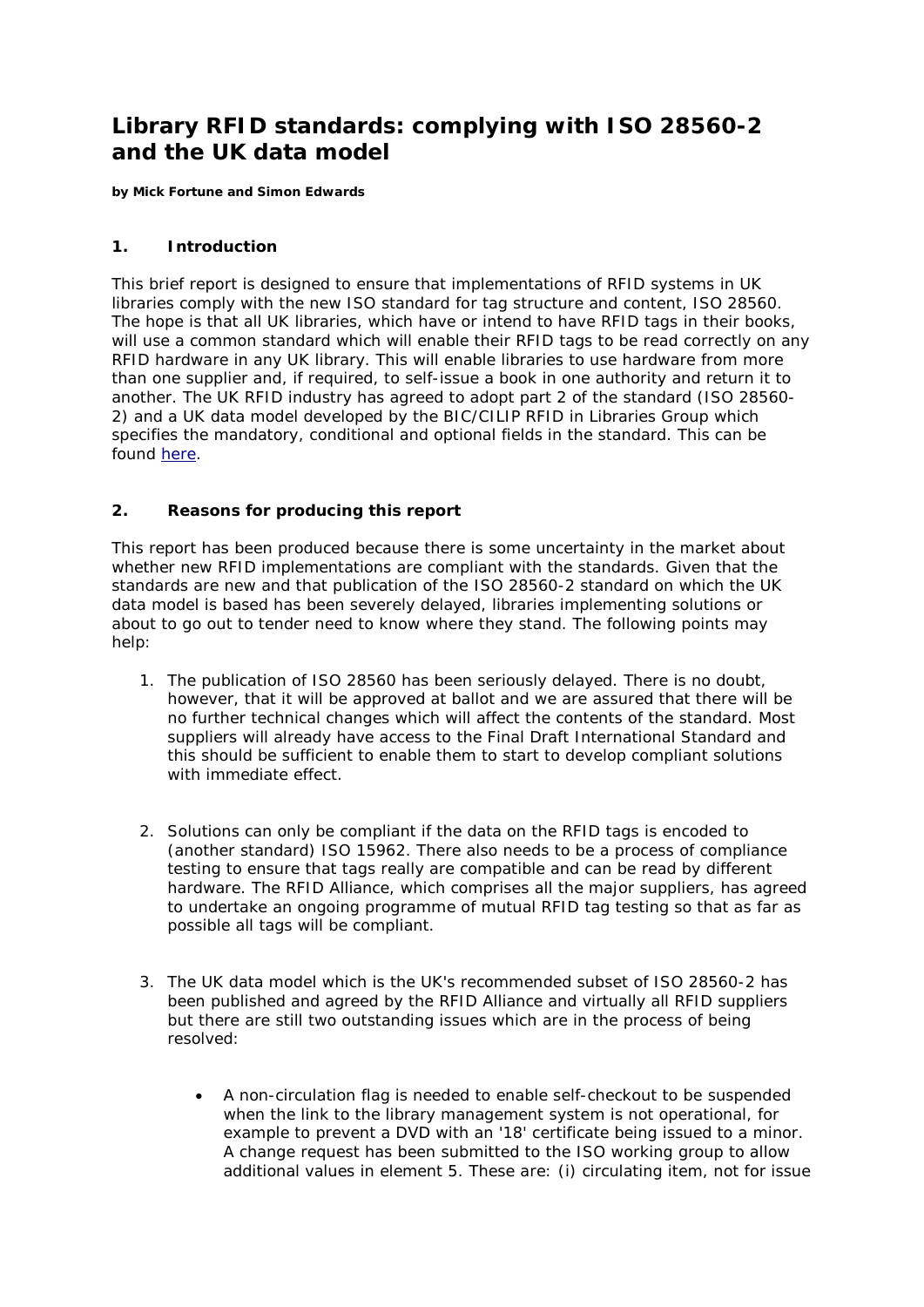while offline, (ii) circulating item, not for return while offline and (iii) circulating item, not for issue or return while offline. Once these values have been confirmed this will be the requirement to comply with the standard. This change request is expected to be agreed by ISO shortly.

- The level authority, branch library, or possibly even consortium at which the required ISIL (International Standard Identifier for Libraries) is assigned. This is a mandatory element in the data model. The BIC/CILIP RFID in Libraries Group has resolved that this will vary between implementations according to circumstances and the level should be decided on the merits of each situation.
- 4. Some library authorities have reported that they have been told that their new implementations are fully compliant. This is hard to accept for the reasons given above and because there is as yet no test for compliance. It is very important that libraries understand what they are getting and whether it is compliant, if they want to avoid unnecessary future conversion costs. In one case, a tagging contractor has indicated to BIC that they have not updated their software which does the programming on to the tag, even though the supplier says that their tags have recently become compliant. This may all be a matter of interpretation of what is understood by compliant. For example, a supplier could call their tags compliant even though they have no data on them, but they would not actually be compliant with 28560-2 and the UK data model unless the tags contain the three mandatory fields. Libraries need to be aware of this full compliance issue and protect themselves by obtaining a strong commitment to compliance from their suppliers.
- 5. To be fair, RFID suppliers should be fully capable of converting tags fairly easily in the future if they do not conform to the standard at present but this is unnecessary extra work and could be avoided by developing the tags to the standards upfront, encoding the data correctly, ensuring that the mandatory fields are populated and that an ISIL is used. Some RFID suppliers may be capable of building a conversion process into their issue or return solution. This could check each tag issued or returned and re-format the tag to the correct standard, adding the OID index and an ISIL for the issuing authority. If this functionality is accurate and reliable then this would make the conversion process almost automatic.

### **3. How to be compliant**

Full compliance with ISO 28560-2 requires adherence to the specifications set out in ISO 28560-1 in addition to those specified by ISO 28560-2. (Again 28560-1 has not yet been published so suppliers may be working to various draft versions.)

### *Security data*

The use and values to be set for security purposes and for the use of ISO/IEC 18000-3 Mode 1 RFID Tags is covered in some detail within the Compliance documentation produced by Paul Chartier and Paul Sevcik for the ISO working group. Suppliers can find this document [here.](http://biblstandard.dk/rfid/docs/conformance_28560-2.pdf)

### *Data Encoding*

The following is a précis of the requirements for compliance in a form that should help non-technical interested parties. (These might include library customers of RFID and sales and marketing teams within RFID suppliers etc.)